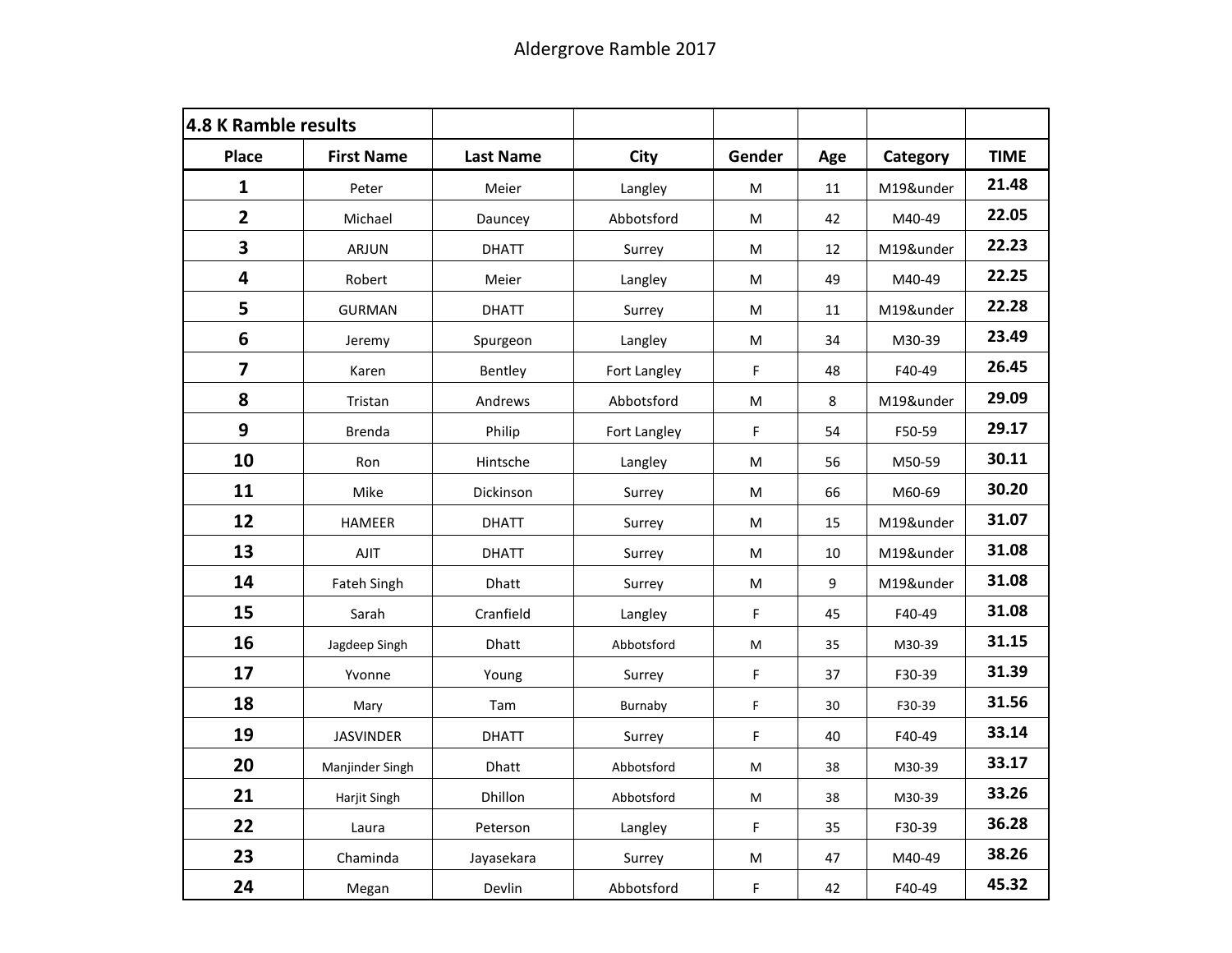| <b>8 K Ramble results</b> |                   |                  |            |                                                                                                            |     |           |             |
|---------------------------|-------------------|------------------|------------|------------------------------------------------------------------------------------------------------------|-----|-----------|-------------|
| <b>Place</b>              | <b>First Name</b> | <b>Last Name</b> | City       | Gender                                                                                                     | Age | Category  | <b>TIME</b> |
| 1                         | Ron               | Loewen           | Langley    | M                                                                                                          | 25  | M20-29    | 28.47       |
| $\overline{2}$            | Tyler             | Ginther          | Surrey     | ${\sf M}$                                                                                                  | 51  | M50-59    | 29.34       |
| 3                         | Tyson             | <b>Balser</b>    | Surrey     | M                                                                                                          | 16  | M19&under | 30.03       |
| 4                         | Andrew            | Slack            | Vancouver  | M                                                                                                          | 39  | M30-39    | 30.30       |
| 5                         | Joshua            | Weiss            | Surrey     | M                                                                                                          | 40  | M40-49    | 30.41       |
| $\boldsymbol{6}$          | Riley             | Hall             | Abbotsford | $\mathsf{M}% _{T}=\mathsf{M}_{T}\!\left( a,b\right) ,\ \mathsf{M}_{T}=\mathsf{M}_{T}\!\left( a,b\right) ,$ | 15  | M19&under | 32.35       |
| $\overline{\mathbf{z}}$   | Graham            | Laurie           | Mission    | $\sf M$                                                                                                    | 26  | M20-29    | 33.59       |
| 8                         | Daljit            | Tiwana           | Surrey     | $\mathsf{M}% _{T}=\mathsf{M}_{T}\!\left( a,b\right) ,\ \mathsf{M}_{T}=\mathsf{M}_{T}\!\left( a,b\right) ,$ | 46  | M40-49    | 34.18       |
| 9                         | Jamie             | Morrison         | Surrey     | ${\sf M}$                                                                                                  | 35  | M30-39    | 35.25       |
| 10                        | Kathy             | Rung             | Abbotsford | F                                                                                                          | 41  | F40-49    | 36.07       |
| 11                        | Iqbal             | Dhatt            | Surrey     | ${\sf M}$                                                                                                  | 40  | M40-49    | 36.58       |
| 12                        | Adam              | Rootham          | Surrey     | ${\sf M}$                                                                                                  | 37  | M30-39    | 37.02       |
| 13                        | Ellen             | Clague           | Vancouver  | F                                                                                                          | 48  | F40-49    | 37.06       |
| 14                        | Rob               | Eldridge         | Chilliwack | $\mathsf{M}% _{T}=\mathsf{M}_{T}\!\left( a,b\right) ,\ \mathsf{M}_{T}=\mathsf{M}_{T}\!\left( a,b\right) ,$ | 39  | M30-39    | 37.41       |
| 15                        | Jason             | Dmyterko         | Langley    | M                                                                                                          | 36  | M30-39    | 37.58       |
| 16                        | Geoff             | Hughes-Games     | Abbotsford | ${\sf M}$                                                                                                  | 58  | M50-59    | 39.21       |
| 17                        | Simon             | Skillen          | Surrey     | $\mathsf{M}% _{T}=\mathsf{M}_{T}\!\left( a,b\right) ,\ \mathsf{M}_{T}=\mathsf{M}_{T}\!\left( a,b\right) ,$ | 46  | M40-49    | 39.37       |
| 18                        | Roger             | Antoniazzi       | Surrey     | $\sf M$                                                                                                    | 57  | M50-59    | 39.54       |
| 19                        | Navtej            | <b>Bring</b>     | Surrey     | ${\sf M}$                                                                                                  | 52  | M50-59    | 40.47       |
| 20                        | Werner            | <b>Brunke</b>    | Surrey     | ${\sf M}$                                                                                                  | 60  | M60-69    | 40.52       |
| 21                        | George            | Patton           | Mission    | M                                                                                                          | 35  | M30-39    | 41.02       |
| 22                        | Trevor            | Anderson         | Langley    | ${\sf M}$                                                                                                  | 36  | M30-39    | 41.29       |
| 23                        | Scott             | Kavangh          | White Rock | M                                                                                                          | 45  | M40-49    | 41.41       |
| 24                        | Doug              | Kavangh          | Surrey     | M                                                                                                          | 48  | M40-49    | 41.52       |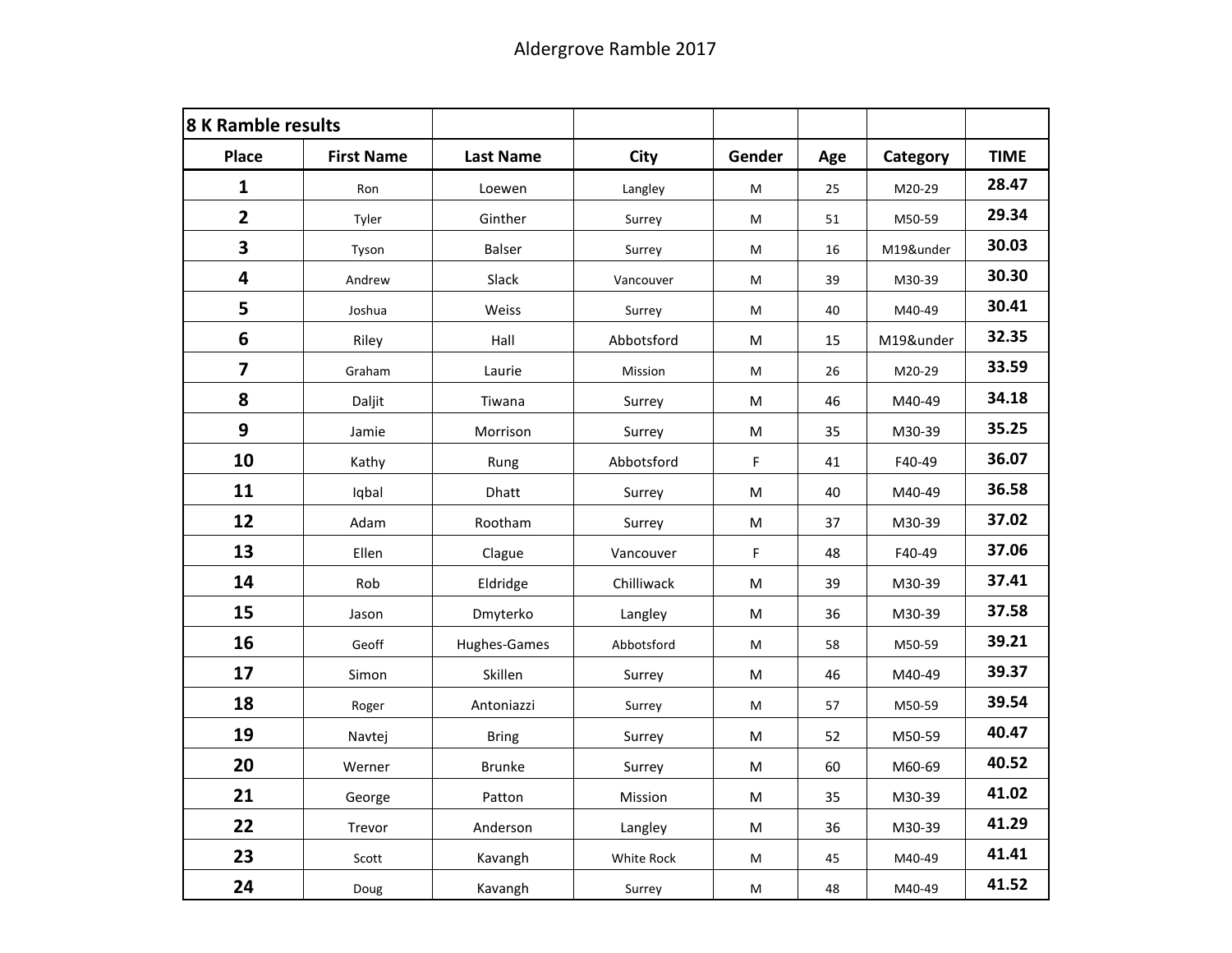| 25 | Christine       | Toews         | Abbotsford | F                                                                                                          | 26 | F20-29    | 42.19 |
|----|-----------------|---------------|------------|------------------------------------------------------------------------------------------------------------|----|-----------|-------|
| 26 | Sean            | Melia         | Abbotsford | M                                                                                                          | 59 | M50-59    | 42.58 |
| 27 | Monica          | Murphy        | Abbotsford | F                                                                                                          | 52 | F50-59    | 42.59 |
| 28 | Eve             | Ojea          | Surrey     | F                                                                                                          | 37 | F30-39    | 43.11 |
| 29 | <b>DEVINDER</b> | <b>DHATT</b>  | Surrey     | F                                                                                                          | 38 | F30-39    | 43.27 |
| 30 | John            | McVey         | Langley    | $\mathsf{M}% _{T}=\mathsf{M}_{T}\!\left( a,b\right) ,\ \mathsf{M}_{T}=\mathsf{M}_{T}\!\left( a,b\right) ,$ | 59 | M50-59    | 43.37 |
| 31 | Jayne           | Nelson        | Surrey     | F                                                                                                          | 52 | F50-59    | 43.50 |
| 32 | Manuel          | Garzitto      | Surrey     | $\sf M$                                                                                                    | 55 | M50-59    | 43.50 |
| 33 | Sasha           | Rink          | Surrey     | F                                                                                                          | 26 | F20-29    | 43.50 |
| 37 | Matt            | Richardson    | Surrey     | M                                                                                                          | 31 | M30-39    | 43.51 |
| 34 | Leah            | Prevost       | Langley    | F                                                                                                          | 25 | F20-29    | 44.47 |
| 35 | <b>ANUP</b>     | <b>DHATT</b>  | Surrey     | $\mathsf{M}% _{T}=\mathsf{M}_{T}\!\left( a,b\right) ,\ \mathsf{M}_{T}=\mathsf{M}_{T}\!\left( a,b\right) ,$ | 47 | M40-49    | 44.48 |
| 36 | <b>Barbara</b>  | <b>Binns</b>  | White Rock | $\mathsf F$                                                                                                | 67 | F60-69    | 44.48 |
| 38 | Ryan            | Huston        | Abbotsford | М                                                                                                          | 59 | M50-59    | 45.15 |
| 39 | Trish           | Huston        | Abbotsford | F                                                                                                          | 59 | F50-59    | 45.24 |
| 40 | Kathie          | Schellenberg  | Langley    | F                                                                                                          | 56 | F50-59    | 45.38 |
| 41 | Ray             | Fouquette     | Langley    | M                                                                                                          | 58 | M50-59    | 45.50 |
| 42 | Kathleen        | Biberdorf     | Surrey     | F                                                                                                          | 33 | F30-39    | 45.54 |
| 43 | Jocelynn        | Rooke         | Surrey     | F                                                                                                          | 41 | F40-49    | 46.26 |
| 44 | Vanessa         | Turnbull      | Aldergrove | F                                                                                                          | 45 | F40-49    | 46.51 |
| 45 | Kelsey          | <b>Bursey</b> | Surrey     | F                                                                                                          | 23 | F20-29    | 46.57 |
| 46 | Ray             | <b>Bursey</b> | Delta      | $\mathsf{M}% _{T}=\mathsf{M}_{T}\!\left( a,b\right) ,\ \mathsf{M}_{T}=\mathsf{M}_{T}$                      | 50 | M50-59    | 47.07 |
| 47 | Joshua          | Rozenek       | Langley    | M                                                                                                          | 11 | M19&under | 47.29 |
| 48 | Patrick         | Charron       | Abbotsford | $\mathsf{M}% _{T}=\mathsf{M}_{T}\!\left( a,b\right) ,\ \mathsf{M}_{T}=\mathsf{M}_{T}\!\left( a,b\right) ,$ | 45 | M40-49    | 47.43 |
| 49 | Paul            | Helms         | Langley    | $\mathsf{M}% _{T}=\mathsf{M}_{T}\!\left( a,b\right) ,\ \mathsf{M}_{T}=\mathsf{M}_{T}\!\left( a,b\right) ,$ | 60 | M60-69    | 47.54 |
| 50 | Rachael         | Kiers         | Langley    | F                                                                                                          | 36 | F30-39    | 48.14 |
|    |                 |               |            |                                                                                                            |    |           |       |